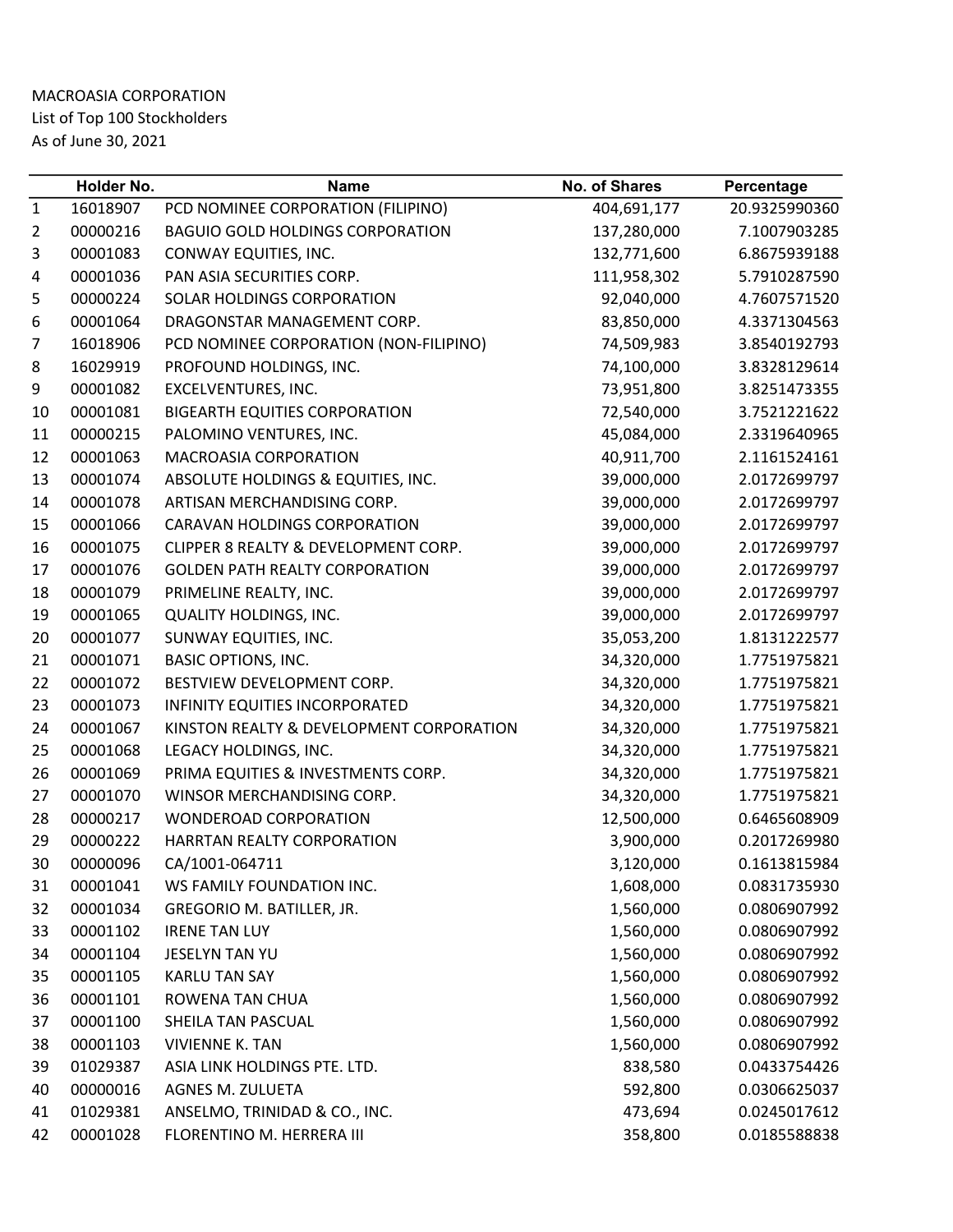| 43 | 00000044 | LEONARDO T. SIGUION-REYNA               | 312,000 | 0.0161381598 |
|----|----------|-----------------------------------------|---------|--------------|
| 44 | 00000201 | BENJAMIN TIONG SIN AI                   | 234,000 | 0.0121036199 |
| 45 | 00000037 | EMILIO C. YU                            | 234,000 | 0.0121036199 |
| 46 | 00000129 | <b>ANTONIO B. CHENG</b>                 | 195,000 | 0.0100863499 |
| 47 | 02013026 | JAIME J. BAUTISTA                       | 195,000 | 0.0100863499 |
| 48 | 03029360 | JOSEPH T. CHUA                          | 195,000 | 0.0100863499 |
| 49 | 20014304 | LUCIO K. TAN, JR.                       | 195,000 | 0.0100863499 |
| 50 | 20014296 | MARIANO C. TANENGLIAN                   | 195,000 | 0.0100863499 |
| 51 | 00000153 | MOTORTRADE NATIONWIDE CORPORATION       | 195,000 | 0.0100863499 |
| 52 | 26000971 | LOZANO A. TAN                           | 179,400 | 0.0092794419 |
| 53 | 15006496 | DIONISIO ONG                            | 174,096 | 0.0090050932 |
| 54 | 04011433 | <b>CARLOS DYHONGPO</b>                  | 162,240 | 0.0083918431 |
| 55 | 00001059 | <b>BEN C. TIU</b>                       | 156,000 | 0.0080690799 |
| 56 | 00001061 | <b>CARMEN K. TAN</b>                    | 156,000 | 0.0080690799 |
| 57 | 00001031 | ENRIQUE M. ABOITIZ, JR.                 | 156,000 | 0.0080690799 |
| 58 | 06016410 | <b>HECTOR FLORENTO</b>                  | 156,000 | 0.0080690799 |
| 59 | 00000148 | JOSEPH LIM A/C ILIMJS01                 | 156,000 | 0.0080690799 |
| 60 | 00001088 | LUCIO C. TAN                            | 156,000 | 0.0080690799 |
| 61 | 00001108 | <b>LUCIO CHEN TAN III</b>               | 156,000 | 0.0080690799 |
| 62 | 00001087 | MARIXI R. PRIETO                        | 156,000 | 0.0080690799 |
| 63 | 00001089 | MICHAEL G. TAN                          | 156,000 | 0.0080690799 |
| 64 | 00001093 | SAMUEL CANG UY                          | 156,000 | 0.0080690799 |
| 65 | 19026065 | <b>GEORGE SYCIP</b>                     | 150,000 | 0.0077587307 |
| 66 | 00001107 | KYLE ELLIS CHEN TAN                     | 124,800 | 0.0064552639 |
| 67 | 00001109 | <b>EDUARDO TAN LUY</b>                  | 120,000 | 0.0062069846 |
| 68 | 00000076 | ANNIE CHU CHUA                          | 109,200 | 0.0056483559 |
| 69 | 10004837 | JOSEPH CHUA & CO., INC.                 | 108,357 | 0.0056047519 |
| 70 | 00000123 | <b>BONIFACIO YAO</b>                    | 93,600  | 0.0048414480 |
| 71 | 00000079 | ANGEL DY                                | 78,000  | 0.0040345400 |
| 72 | 00000213 | ANTONIO S. DY (VSK-38)                  | 76,440  | 0.0039538492 |
| 73 | 00000068 | LO LAN YING                             | 73,320  | 0.0037924676 |
| 74 | 15006503 | ONG SECURITIES CORPORATION              | 54,108  | 0.0027987293 |
| 75 | 20014234 | <b>GEORGE D. TAN</b>                    | 53,976  | 0.0027919017 |
| 76 | 09005658 | IMPERIAL, DE GUZMAN, ABALOS & CO., INC. | 49,998  | 0.0025861401 |
| 77 | 09005662 | I. ACKERMAN & CO., INC.                 | 47,080  | 0.0024352069 |
| 78 | 26000965 | TEE LING KIAT &/OR LEE LIN HO           | 39,390  | 0.0020374427 |
| 79 | 00000144 | MA. THERESA T. DEFENSOR A/C IDEFMA01    | 39,000  | 0.0020172700 |
| 80 | 05004812 | E. SANTAMARIA & CO., INC.               | 38,906  | 0.0020124078 |
| 81 | 05004815 | EBC SECURITIES CORPORATION              | 37,050  | 0.0019164065 |
| 82 | 07015615 | G.D. TAN & CO., INC.                    | 35,232  | 0.0018223707 |
| 83 | 18014969 | R. COYIUTO SECURITIES, INC.             | 35,175  | 0.0018194223 |
| 84 | 26000950 | <b>ZENAID YAP GO</b>                    | 35,100  | 0.0018155430 |
| 85 | 13017308 | MARIANO YU & CO., INC.                  | 33,360  | 0.0017255417 |
| 86 | 02013022 | <b>BA SECURITIES, INC.</b>              | 31,200  | 0.0016138160 |
| 87 | 08012218 | LILY S. HO                              | 31,200  | 0.0016138160 |
| 88 | 19026055 | SECURITIES SPECIALIST, INC.             | 30,763  | 0.0015912122 |
| 89 | 03029265 | <b>NENITA CHING</b>                     | 28,080  | 0.0014524344 |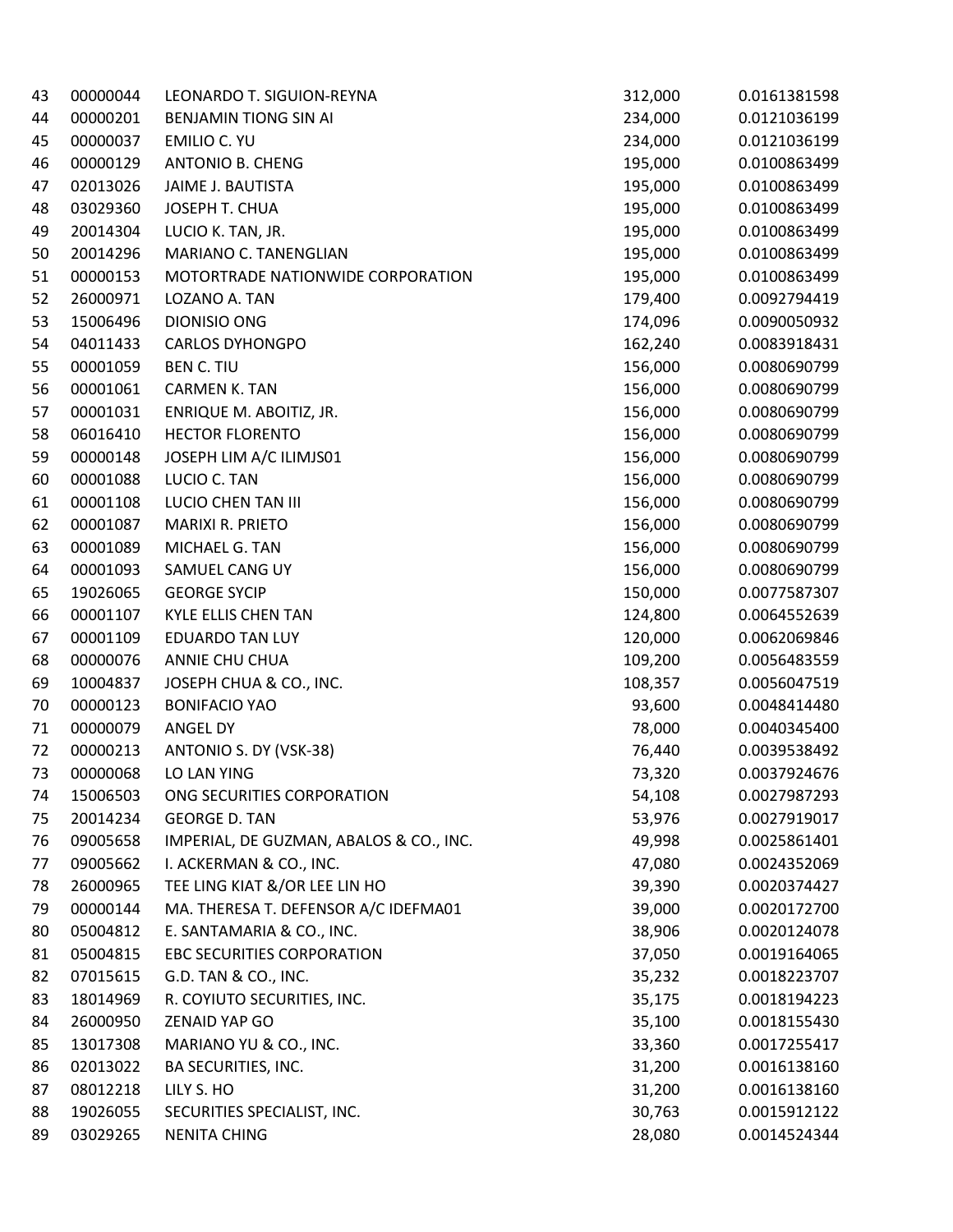|     |          | Total                            | 1,932,111,803 | 99.9382342967 |
|-----|----------|----------------------------------|---------------|---------------|
| 100 | 18014965 | R & L INVESTMENT, INC.           | 17,877        | 0.0009246855  |
| 99  | 26000924 | RAYMUNDO R. VALENZUELA           | 19,500        | 0.0010086350  |
| 98  | 00000158 | <b>OSCAR NG TAN</b>              | 19,500        | 0.0010086350  |
| 97  | 10004841 | J.T. FLORES JR. & CO., INC.      | 19,562        | 0.0010118419  |
| 96  | 21005981 | <b>ALFONSO UY</b>                | 20,841        | 0.0010779980  |
| 95  | 04009245 | DAVID GO SECURITIES CORP.        | 21,184        | 0.0010957397  |
| 94  | 20003848 | TIONG SECURITIES, INC.           | 21,933        | 0.0011344816  |
| 93  | 01029388 | ASIAN APPRAISAL HOLDINGS, INC.   | 22,285        | 0.0011526888  |
| 92  | 00000140 | KENNETH C. ASUNCION A/C IASUKE01 | 23,400        | 0.0012103620  |
| 91  | 01029379 | ANSALDO, GODINEZ & CO., INC.     | 25,864        | 0.0013378121  |
| 90  | 23001748 | WEE AH KEE                       | 27,150        | 0.0014043303  |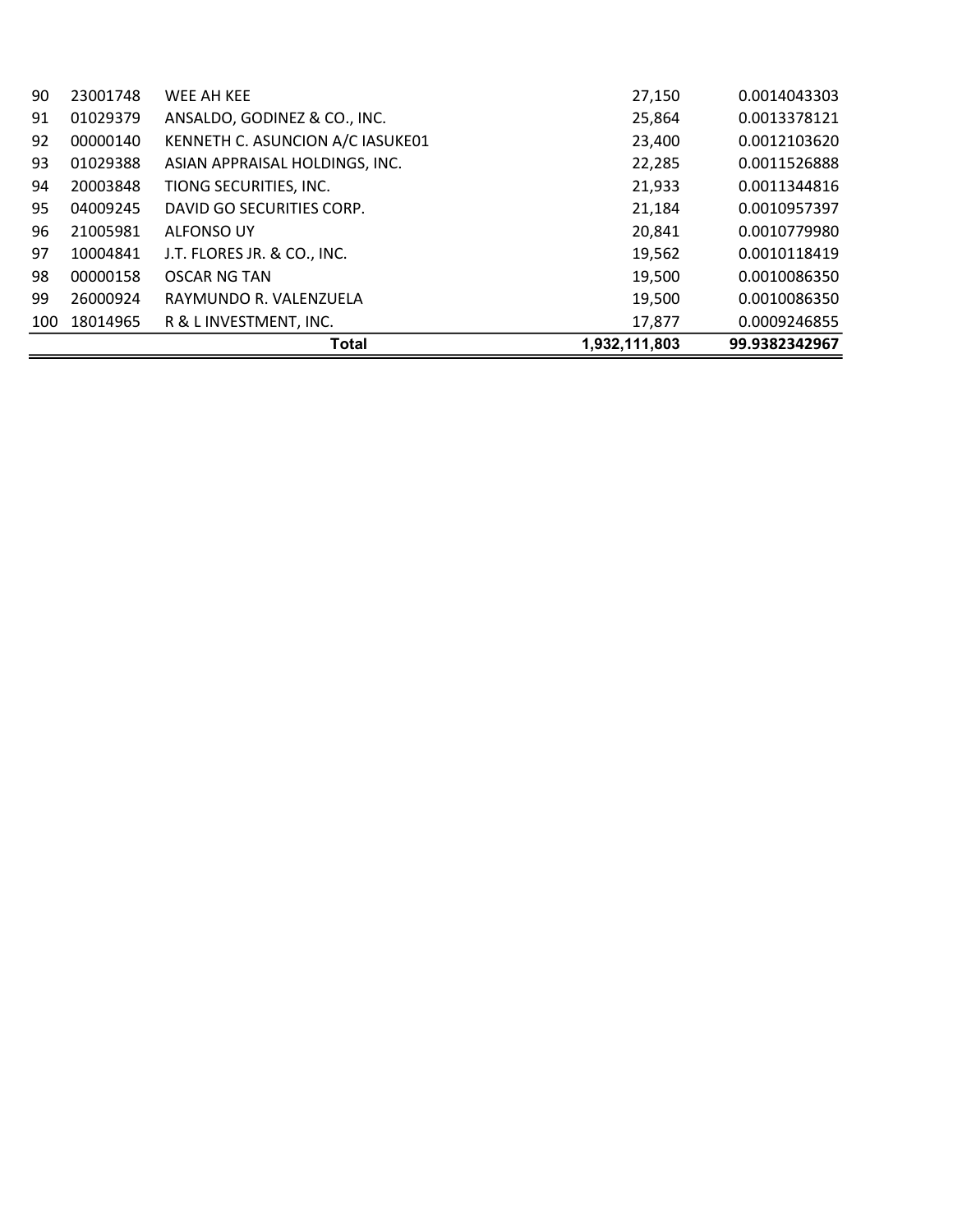## **OUTSTANDING BALANCES FOR A SPECIFIC COMPANY**

Company Code - MAC000000000

| Business Date: June 30, 2021                      |                 |
|---------------------------------------------------|-----------------|
| <b>BPNAME</b>                                     | <b>HOLDINGS</b> |
| UPCC SECURITIES CORP.                             | 79,120          |
| A & A SECURITIES, INC.                            | 119,760         |
| <b>ABACUS SECURITIES CORPORATION</b>              | 38,343,584      |
| PHILSTOCKS FINANCIAL INC                          | 4,600,578       |
| A. T. DE CASTRO SECURITIES CORP.                  | 237,600         |
| ALPHA SECURITIES CORP.                            | 366,400         |
| <b>BA SECURITIES, INC.</b>                        | 1,190,516       |
| AP SECURITIES INCORPORATED                        | 3,610,174       |
| ANSALDO, GODINEZ & CO., INC.                      | 1,151,242       |
| AB CAPITAL SECURITIES, INC.                       | 2,060,117       |
| <b>SB EQUITIES, INC.</b>                          | 21,386,308      |
| ASIA PACIFIC CAPITAL EQUITIES & SECURITIES CORP.  | 43,000          |
| <b>ASIASEC EQUITIES, INC.</b>                     | 100,730         |
| <b>ASTRA SECURITIES CORPORATION</b>               | 5,528,210       |
| CHINA BANK SECURITIES CORPORATION                 | 1,743,500       |
| BELSON SECURITIES, INC.                           | 12,665,592      |
| BENJAMIN CO CA & CO., INC.                        | 19,500          |
| B. H. CHUA SECURITIES CORPORATION                 | 15,600          |
| JAKA SECURITIES CORP.                             | 8,620           |
| <b>BPI SECURITIES CORPORATION</b>                 | 22,418,611      |
| CAMPOS, LANUZA & COMPANY, INC.                    | 80,040          |
| SINCERE SECURITIES CORPORATION                    | 361,860         |
| CTS GLOBAL EQUITY GROUP, INC.                     | 1,573,660       |
| TRITON SECURITIES CORP.                           | 4,243,948       |
| IGC SECURITIES INC.                               | 25,668          |
| <b>CUALOPING SECURITIES CORPORATION</b>           | 780             |
| DAVID GO SECURITIES CORP.                         | 680,170         |
| DIVERSIFIED SECURITIES, INC.                      | 113,531         |
| E. CHUA CHIACO SECURITIES, INC.                   | 956,162         |
| <b>EAST WEST CAPITAL CORPORATION</b>              | 1,390           |
| <b>EASTERN SECURITIES DEVELOPMENT CORPORATION</b> | 1,362,962       |
| EQUITIWORLD SECURITIES, INC.                      | 335,680         |
| EVERGREEN STOCK BROKERAGE & SEC., INC.            | 1,522,890       |
| FIRST ORIENT SECURITIES, INC.                     | 1,019,780       |
| FIRST INTEGRATED CAPITAL SECURITIES, INC.         | 1,128,000       |
| F. YAP SECURITIES, INC.                           | 665,087         |
| AURORA SECURITIES, INC.                           | 1,331,100       |
| <b>GLOBALINKS SECURITIES &amp; STOCKS, INC.</b>   | 352,610         |
| JSG SECURITIES, INC.                              | 466,550         |
| GOLDSTAR SECURITIES, INC.                         | 1,051,800       |
| GUILD SECURITIES, INC.                            | 8,421,764       |
| HDI SECURITIES, INC.                              | 2,066,800       |
| H. E. BENNETT SECURITIES, INC.                    | 32,412          |
| HK SECURITIES, INC.                               | 1,560           |
|                                                   |                 |
| I. ACKERMAN & CO., INC.                           | 8,938           |
| I. B. GIMENEZ SECURITIES, INC.                    | 566,280         |
| INVESTORS SECURITIES, INC,                        | 833,635         |
| IMPERIAL, DE GUZMAN, ABALOS & CO., INC.           | 65,510          |
| INTRA-INVEST SECURITIES, INC.                     | 6,600           |
| ASIAN CAPITAL EQUITIES, INC.                      | 10,920          |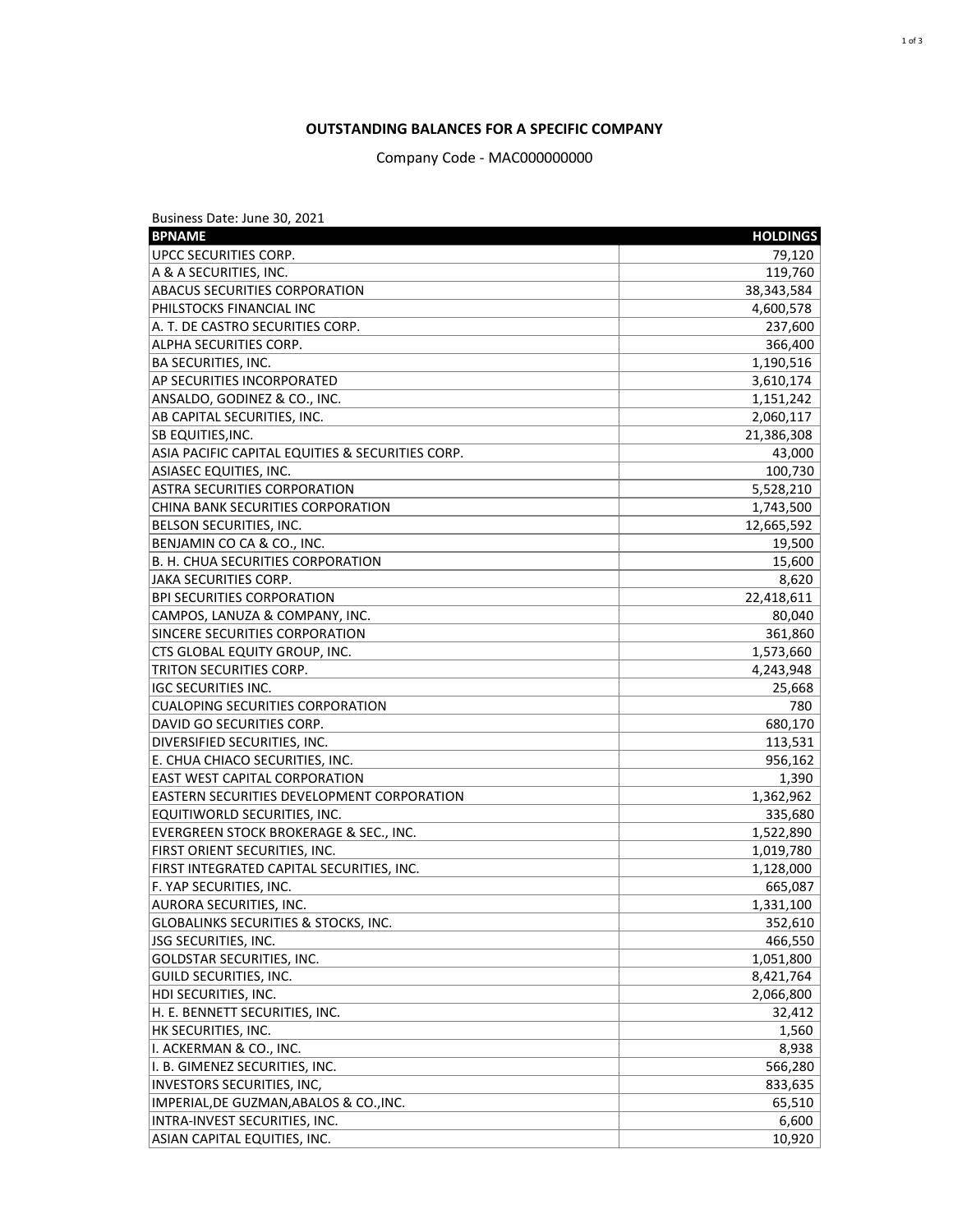| <b>BPNAME</b>                                           | <b>HOLDINGS</b> |
|---------------------------------------------------------|-----------------|
| J.M. BARCELON & CO., INC.                               | 15,000          |
| VALUE QUEST SECURITIES CORPORATION                      | 782,400         |
| STRATEGIC EQUITIES CORP.                                | 2,914,033       |
| LARRGO SECURITIES CO., INC.                             | 1,036,050       |
| LITONJUA SECURITIES, INC.                               | 1,300           |
| LOPEZ, LOCSIN, LEDESMA & CO., INC.                      | 12,000          |
| LUCKY SECURITIES, INC.                                  | 1,551,680       |
| LUYS SECURITIES COMPANY, INC.                           | 61,200          |
| MANDARIN SECURITIES CORPORATION                         | 739,780         |
| COL Financial Group, Inc.                               | 90,523,101      |
| DA MARKET SECURITIES, INC.                              | 173,000         |
| MERCANTILE SECURITIES CORP.                             | 51,200          |
| MERIDIAN SECURITIES, INC.                               | 378,660         |
| MDR SECURITIES, INC.                                    | 728,260         |
| REGIS PARTNERS, INC.                                    | 325,840         |
| MOUNT PEAK SECURITIES, INC.                             | 17,064          |
| NEW WORLD SECURITIES CO., INC.                          | 460,180         |
| OPTIMUM SECURITIES CORPORATION                          | 145,110         |
| RCBC SECURITIES, INC.                                   | 1,604,250       |
| PAN ASIA SECURITIES CORP.                               | 15,465,172      |
| PAPA SECURITIES CORPORATION                             | 1,945,044       |
| MAYBANK ATR KIM ENG SECURITIES, INC.                    | 5,617,064       |
| PLATINUM SECURITIES, INC.                               | 13,170          |
| PNB SECURITIES, INC.                                    | 2,798,306       |
| PREMIUM SECURITIES, INC.                                | 27,460          |
| SALISBURY BKT SECURITIES CORPORATION                    | 1,553,540       |
| <b>QUALITY INVESTMENTS &amp; SECURITIES CORPORATION</b> | 1,456,050       |
| R & L INVESTMENTS, INC.                                 | 4,560           |
| ALAKOR SECURITIES CORPORATION                           | 4,000           |
| R. COYIUTO SECURITIES, INC.                             | 651,357         |
| REGINA CAPITAL DEVELOPMENT CORPORATION                  | 1,216,710       |
| R. NUBLA SECURITIES, INC.                               | 2,589,868       |
| AAA SOUTHEAST EQUITIES, INCORPORATED                    | 2,476,930       |
| R. S. LIM & CO., INC.                                   | 163,774         |
| RTG & COMPANY, INC.                                     | 171,752         |
| S.J. ROXAS & CO., INC.                                  | 1,798,835       |
| SECURITIES SPECIALISTS, INC.                            | 31,861          |
| FIDELITY SECURITIES, INC.                               | 281,220         |
| SUMMIT SECURITIES, INC.                                 | 721,476         |
| STANDARD SECURITIES CORPORATION                         | 360,730         |
| TANSENGCO & CO., INC.                                   | 492,826         |
| THE FIRST RESOURCES MANAGEMENT & SECURITIES CORP.       | 1,114,070       |
| TOWER SECURITIES, INC.                                  | 3,417,416       |
| UCPB SECURITIES, INC.                                   | 341,460         |
| UOB KAY HIAN SECURITIES (PHILS.), INC.                  | 312,000         |
| VENTURE SECURITIES, INC.                                | 30,220          |
| FIRST METRO SECURITIES BROKERAGE CORP.                  | 26,824,560      |
| WEALTH SECURITIES, INC.                                 | 12,006,217      |
| WESTLINK GLOBAL EQUITIES, INC.                          | 199,050         |
| BERNAD SECURITIES, INC.                                 | 1,528,650       |
| WONG SECURITIES CORPORATION                             | 18,000          |
| YAO & ZIALCITA, INC.                                    | 391,402         |
| YU & COMPANY, INC.                                      | 412,300         |
| <b>BDO SECURITIES CORPORATION</b>                       | 44,256,096      |
| EAGLE EQUITIES, INC.                                    | 493,960         |
| GOLDEN TOWER SECURITIES & HOLDINGS, INC.                | 117,022         |
| SOLAR SECURITIES, INC.                                  | 2,091,280       |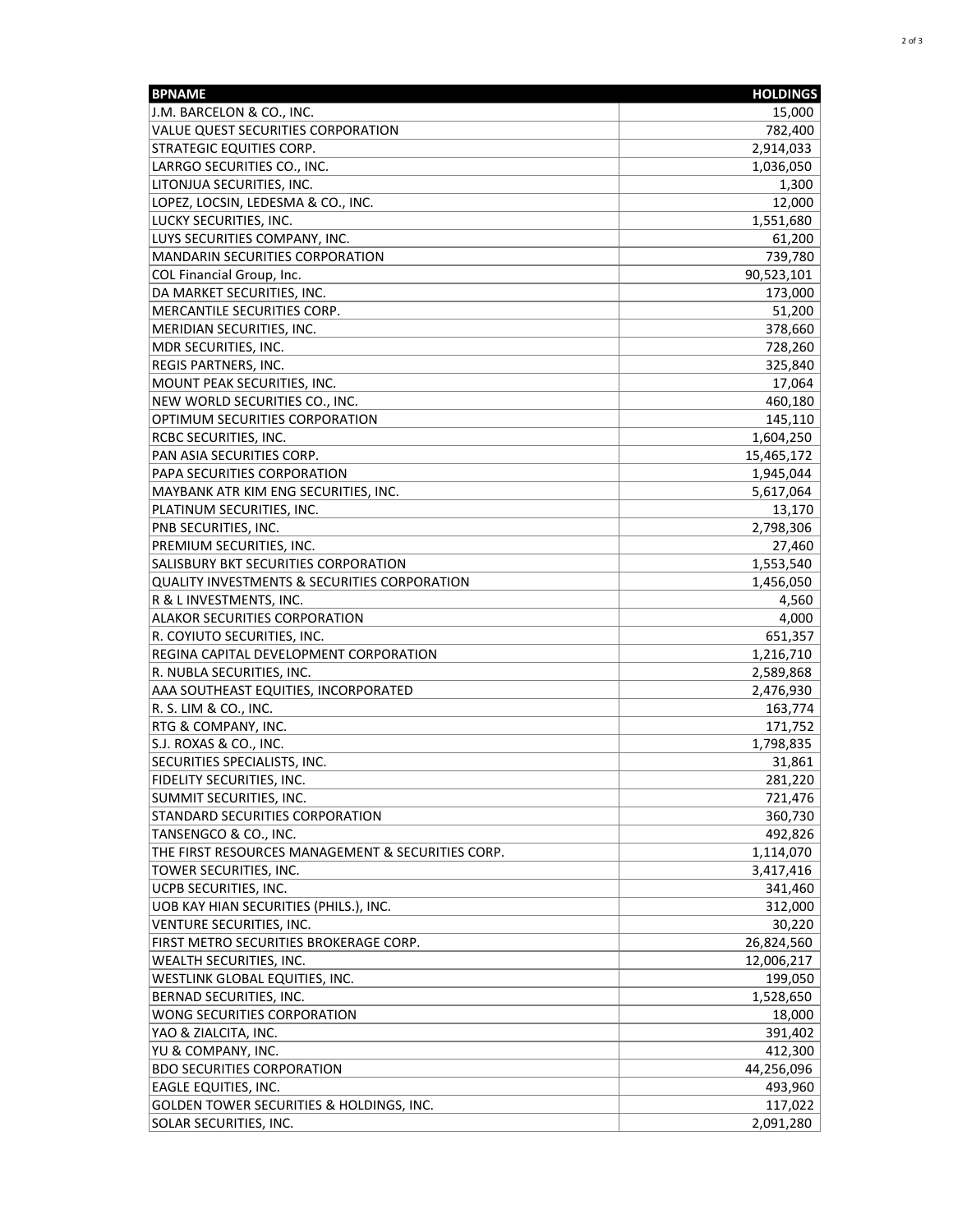| <b>BPNAME</b>                                                | <b>HOLDINGS</b> |
|--------------------------------------------------------------|-----------------|
| G.D. TAN & COMPANY, INC.                                     | 264,810         |
| CLSA PHILIPPINES, INC.                                       | 428             |
| PHILIPPINE EQUITY PARTNERS, INC.                             | 7,929,114       |
| UNICAPITAL SECURITIES INC.                                   | 2,431,896       |
| SunSecurities, Inc.                                          | 2,270,888       |
| ARMSTRONG SECURITIES, INC.                                   | 17,940          |
| TIMSON SECURITIES, INC.                                      | 1,712,672       |
| CITIBANK N.A.                                                | 20,123,260      |
| DEUTSCHE BANK MANILA-CLIENTS A/C                             | 37,518,972      |
| DEUTSCHE BANK MANILA-CLIENTS A/C                             | 7,170,580       |
| STANDARD CHARTERED BANK                                      | 3,544,884       |
| THE HONGKONG AND SHANGHAI BANKING CORP. LTD. -CLIENTS' ACCT. | 10,448,391      |
| <b>MBTC - TRUST BANKING GROUP</b>                            | 857,228         |
| <b>GOVERNMENT SERVICE INSURANCE SYSTEM</b>                   | 4,926,056       |
| AB CAPITAL & INVESTMENT CORP. - TRUST & INVESTMENT DIV.      | 91,650          |
| MACROASIA CORP.                                              | 26              |
| Total                                                        | 479,201,160     |

If no written notice of any error or correction is received by PDTC within five (5) calendar days from receipt hereof, you shall be deemed to have accepted the accuracy and completeness of the details indicated in this report.